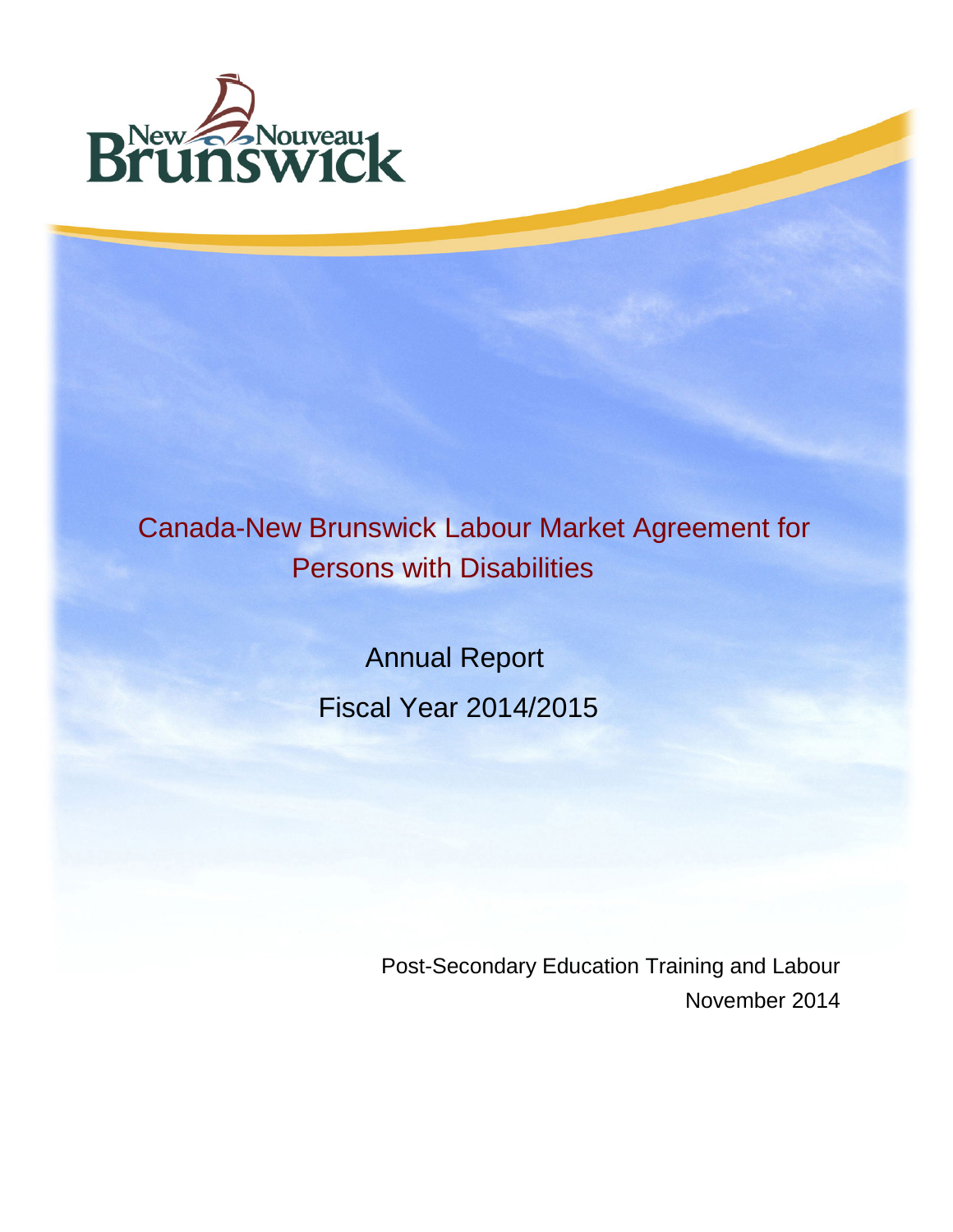The Canada-New Brunswick Labour Market Agreement for Persons with Disabilities (LMAPD) is a bilateral agreement that provides federal and provincial funding for the delivery of programs and services with the goal enhance the employability of persons with a disability. In New Brunswick, the Departments of Post-Secondary Education Training and Labour, Social Development, Health and Human Resources have programs and services funded under this agreement.

New Brunswick has the second highest rate of disability in Canada at  $17.2\%$  $17.2\%$ <sup>1</sup> of the population an our employment rates and employer participation rates for persons with disabilities continue to be below the National average.

# **Labour Market Trends and Challenges**

The labour force challenges NB faces are two-fold: the Province must maximize participation rates to fill vacancies and support the need for skilled workers while continuing to support those who lack the literacy skills needed to compete in a modern economy. To help alleviate the challenges the province is facing we are working to :

- $\triangleright$  Increase literacy and essential skills;
- ▶ Increase participation in Post-Secondary Education;
- $\triangleright$  Increase the size, skill level and productivity of New Brunswick's work force; and
- $\triangleright$  Collaborate with workers and employers to help them meet their workforce training needs
- Strategic investments in such areas as skills development, assisting employers to find skilled individuals, literacy and continuous learning will assist in our economic recovery.
- $\triangleright$  Seamless programming to all clients regardless of attachment to the labour force.

# **Employment**

Employment in New Brunswick remained at a level similar to 2012, edging down 0.1% to 351,200 in 2013. Job growth shifted from the service-producing sector to the goods-producing sector, with gains in construction, agriculture and natural resources. Part-time employment in the province recovered most of the losses from 2012, increasing by 1,900 in 2013. Full-time employment experienced declines of 2,200.

# **Goods-Producing Sector Rebounds**

Shifting from the service-producing sector, job gains in 2013 occurred in the goods-producing sector (+3,400). Except for manufacturing (-900), all the goods-producing industries reported employment increases, led by gains in construction (+3,600). Employment in the serviceproducing sector fell in 2013 (-3,700), with professional, scientific and technical services suffering the largest hit (-1,300).

<span id="page-1-0"></span> $1$  Statistics Canada, 2008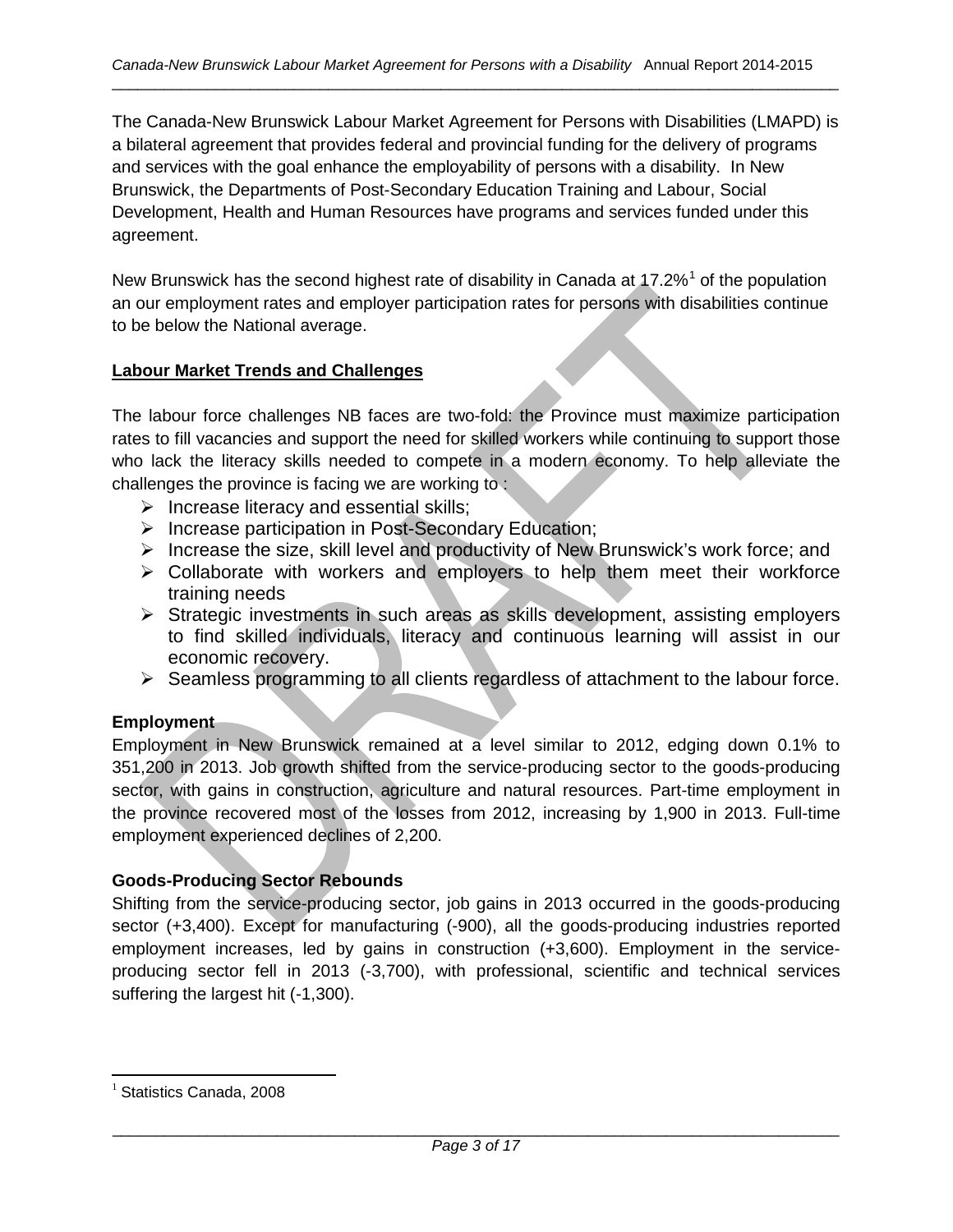## **Unemployment Rate Pushed Up**

With labour force growth outpacing essentially flat employment growth, New Brunswick's unemployment rate was pushed up 0.2 percentage points to 10.4% in 2013. The unemployment rate for women fell to 8.0% while that for men increased to 12.7%.

## **Employment Insurance Beneficiaries**

In 2013, on average, there were approximately 34,055 people drawing regular, training, job creation, self-employment, or fishing employment insurance benefits in the province, slightly lower than the 36,625 in 2012 and the 37,455 in 2011, but still higher than the 32,955 in 2008.

## **Social Assistance Caseloads (Transitional Assistance Program)**

After several years of noticeable declines in the number of transitional assistance caseloads for social assistance, falling from 21,400 in the 2002/03 fiscal year to 17,208 in the 2008/09 fiscal year, there has been a noticeable increase in the number of caseloads under this program. In the 2013/14 fiscal year there were 18,289 caseloads for transitional assistance, 6.3% higher than the 2008/09 fiscal year.

## **Campbellton-Miramichi Reports Healthy Job Gains**

Campbellton-Miramichi led employment gains in 2013 (+2,100). Fredericton-Oromocto and Edmundston-Woodstock also reported increases. Unemployment rates improved from the previous year in three of the five regions, with Fredericton-Oromocto posting the largest decline. Campbellton-Miramichi maintained the highest unemployment rate despite a solid showing in employment.

# **Immigration Stays Strong**

Solid immigration to the province helped keep net international migration in positive territory (+1,900), a gain which partially offset the net loss in interprovincial migration (-3,200). A low natural increase and interprovincial migration losses explained a lack of growth in New Brunswick's population in 2012-2013. As of July 1, 2013, the provincial population was estimated at 756,050, a slight decrease (-0.1%) from July 1, 2012.

## **Proportion of Seniors Accelerates**

With the baby boomers reaching the age of 65, the number of seniors is increasing at an accelerated pace. For the fifth year in a row, the proportion of seniors (65+ years) exceeded the proportion of children (0-14 years), at 17.6% and 14.7% respectively. With the baby boomers reaching the age of 65, the number of seniors is increasing at an accelerated pace. For the fifth year in a row, the proportion of seniors (65+ years) exceeded the proportion of children (0-14 years), at 17.6% and 14.7% respectively. The median age in the province reached 43.9 years in 2013, older than the national average of 40.2 years.

## **Interprovincial migration**

There continues to be population migrating from rural to urban regions of the province. Over the last 5 years, pronounced population declines have occurred in the north and other rural regions of the province, while significant population increases have occurred in the south, particularly in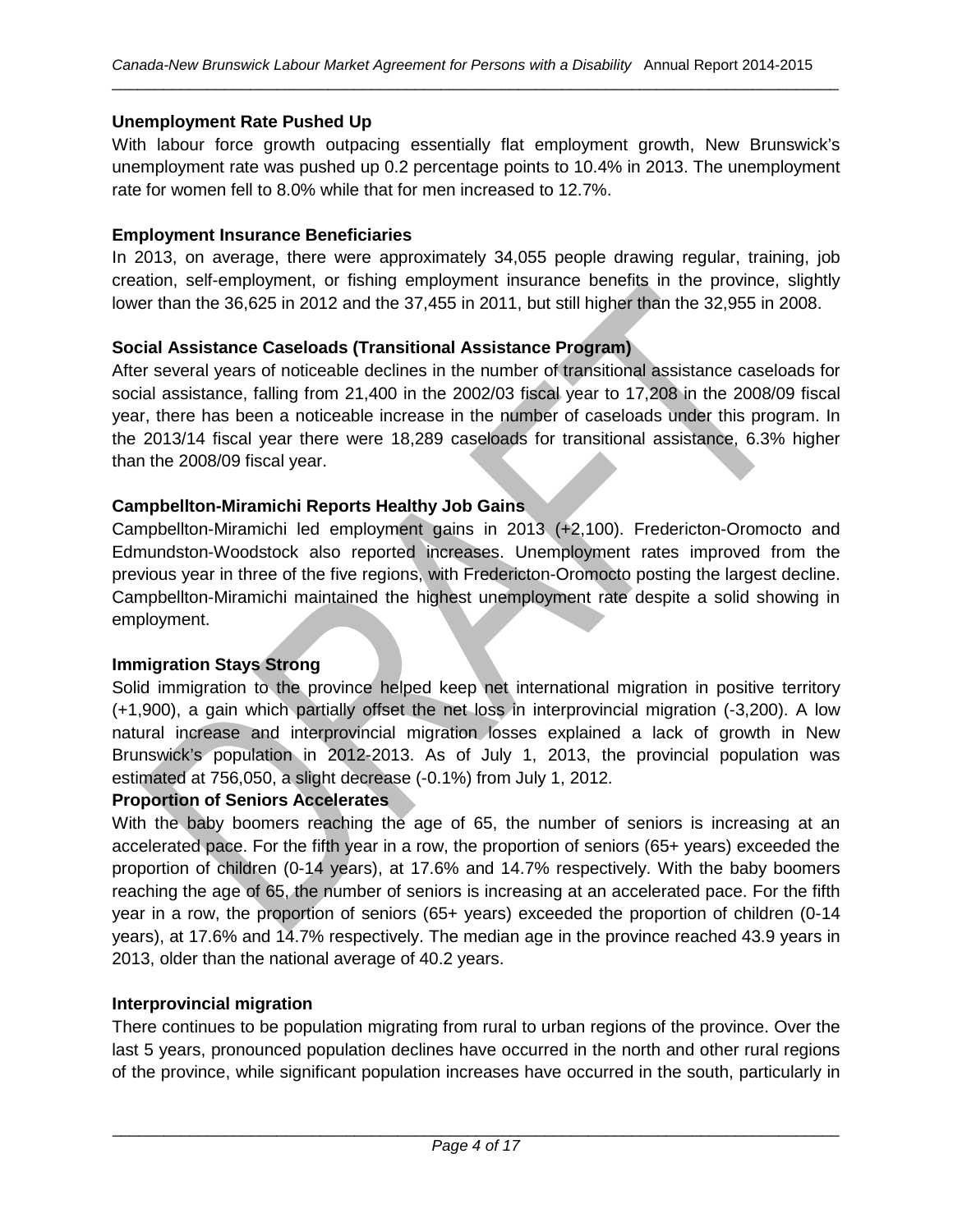close proximity to Moncton, Fredericton, and Saint John. In 2013, 68.0% of the province's working age populations (15+) were residing in the three southern economic regions. Madawaska, Restigouche, Gloucester, and Northumberland counties have been steadily losing population since 1996.

## **Provincial Economy Stable**

Real economic growth was unchanged in 2013. The closure of the Brunswick Mine, the completion of several major projects and the continued move towards sustainable budgets by all levels of government impacted economic output. Slower employment, weaker exports and flat consumer expenditures also constrained growth. While real GDP growth in New Brunswick was flat in 2013, the economy showed signs of improvement as the year progressed. Output of the services industries advanced 0.6% in 2013, while the goods-producing industries fell 1.9%. Fourteen of twenty sectors showed gains in 2013.

## **Wages and Salaries Growth Steady**

In 2013, growth in provincial wages and salaries fell below 2% for the second year in a row at 1.6%. This was less than the national increase. Increases were reported in 12 of the 15 major industries for New Brunswick with the strongest impact from health care and social assistance, trade, and transportation and storage. Declines were exhibited in mining and oil and gas extraction, professional and personal services industries and utilities.

## **Average Weekly Earnings Growth Slows**

Average weekly earnings for New Brunswick were up 0.1% in 2013, below the national increase of 2.0%. At \$807.90, the province's weekly earnings represented 88.7% of the Canadian average of \$910.74. Provincial weekly earnings ranged from \$355.94 in accommodation and food services to \$1,131.49 in public administration.

# **Inflation Falls Below 1%**

Consumer prices in New Brunswick rose by 0.8% in 2013, the smallest increase since 2009. The increase was slightly below the national rate of inflation, which slowed to 0.9% in 2013.

## **Exports Display Mixed Results**

Foreign exports of goods from New Brunswick fell 2.2% to \$14.5 billion in 2013, mainly from the closure of Brunswick Mine. Seven of the twelve product groups reported lower levels. Increases in basic and industrial chemical, plastic and rubber products; forestry products and building and packaging materials; and metal and non-metallic mineral products partially offset the decline in energy products.

# **Manufacturing Sales Turnaround**

Manufacturing sales in New Brunswick increased 3.2% to \$20.4 billion in 2013; this followed a decline the previous year. At the same time, employment in the sector fell 3.0%. Provincial sales of non-durable goods, which represent 85% of the total, rose 2.3% and durable goods were up 8.6%. The manufacturing sector represents over 10% of provincial GDP.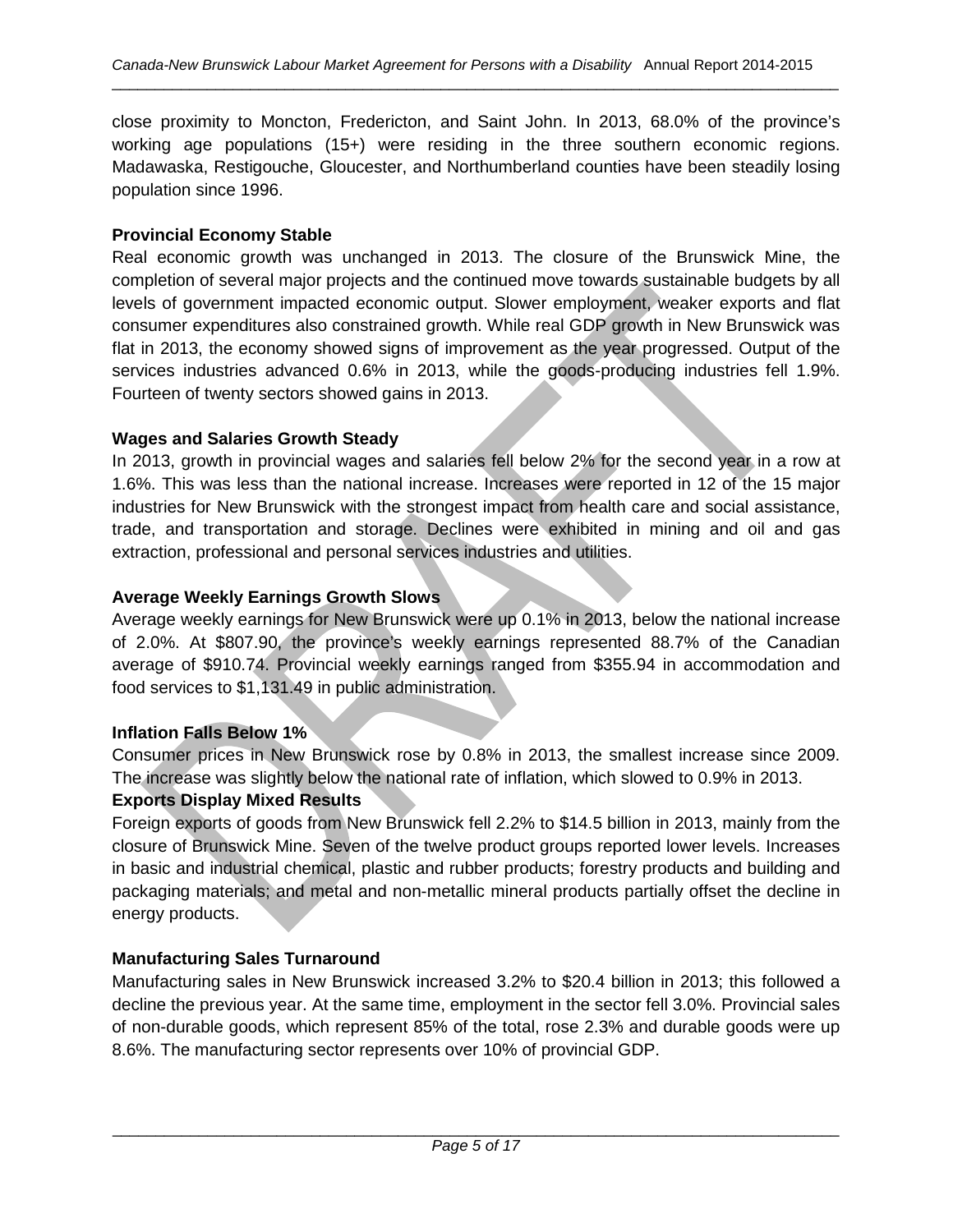## **Housing Starts Struggle**

Housing starts in New Brunswick have decreased over the past three years. In 2013, the number of starts fell 13.8% to a low of 2,843 units, a level not seen since 1999.

#### **Capital Investment Falls**

Capital investment in New Brunswick declined for the second year in a row, to \$4.5 billion (- 14.3%) in 2013. Investment in the private sector fell 7.2%, while the public sector decreased 29.3%. For the 12 sectors with complete information, lower investment in public administration, utilities and housing overshadowed increases in educational services, and health care and social assistance.

#### **Retail Trade Improves**

Retail trade in New Brunswick picked up in the second half of 2013 to show an increase overall (+0.7%), while total growth for Canada rose 3.2%. Higher provincial sales (in dollar terms) were reported in seven of eleven subsectors, led by gasoline stations and motor vehicle and parts dealers. The largest decrease was in food and beverage stores. This industry accounts for over 6% of provincial GDP.

#### **Wood Product Sales Still Strong**

New Brunswick's wood product manufacturers saw sales increase for the second consecutive year, rising by 11.6% in 2013. Sales reached \$1,067.1 million in 2013 – up from \$955.8 million in 2012 – to register the highest volume since 2007. Wood product manufacturing represents 1% of New Brunswick's GDP.

## **Transportation Positive**

Transportation and warehousing employment was up 4.0% in 2013. Transit and ground passenger transportation, and postal service showed gains, while truck transportation fell. This sector represents over 4% of provincial GDP.

## **Farm Cash Receipts Rebound**

New Brunswick's farm cash receipts are expected to rise in 2013 by over 7% to \$576 million after declining the year before. Increases in both crop receipts (+17%) and livestock receipts (+4%) are anticipated. The agriculture industry represents less than 2% of provincial GDP and in 2013 employed 4,500, a 9.8% increase from 2012.

#### **Mining Production Declines**

Mineral production in New Brunswick dropped 43.2% to \$656.1 million in 2013, largely due to Xstrata Zinc officially closing the Brunswick Mine just south of Bathurst. The dollar value of potash production fell by 15.3% for the year, while metallic mineral production was down 68.5%. The mining and oil and gas extraction industry represents less than 2% of provincial GDP.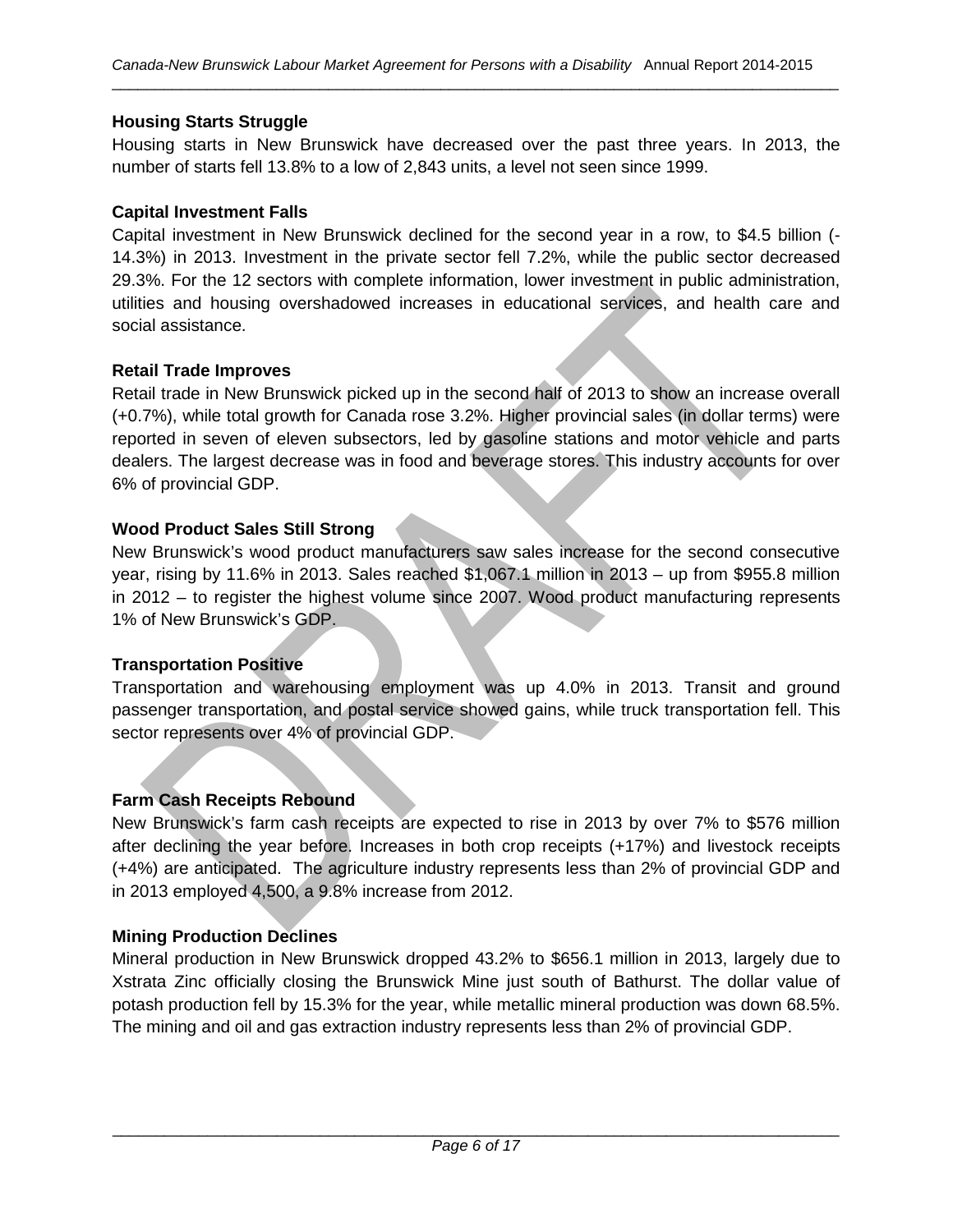## **ICT Sector Faces Challenges**

Employment in the information and communication technologies sector (ICT) decreased 11.1% in 2013. Losses were reported for wired telecommunications carriers and computer systems design and related services. ICT accounts for over 3% of provincial GDP.

## **Canada-New Brunswick Labour Market Agreement for Persons with a Disability Priority Areas**

#### **Education and Training:**

Improve the level of basic and post-secondary education and work-related skills for persons with disabilities.

#### **Employment Participation:**

Improve the labour market situation and independence of persons with disabilities through employment-related activities, with an increased focus on work experience for youth with disabilities.

#### **Employment Opportunities:**

Expand the availability, accessibility and quality of employment opportunities for persons with disabilities, in partnership with business and labour.

#### **Connecting Employers and Persons with Disabilities:**

Enhance employer awareness of the abilities and availability of persons with disabilities and strengthen persons with disabilities' knowledge of labour market opportunities.

#### **Building Knowledge:**

Enhance the knowledge base to support continuous improvement of labour market policies and programs for persons with disabilities, e.g., through the sharing of best practices and increased engagement of employers and disability organizations in program design.

#### **Programs and Services funded under the Canada-New Brunswick LMAPD**

#### **Department of Post Secondary Education, Training and Labour**

*Training and Employment Support Services (TESS)* - Provided as part of the Employment Services Program, **TESS** is directed towards individuals with physical, intellectual, psychiatric or cognitive disabilities. The service will enable persons with disabilities to obtain or resume employment when it has been interrupted. The objective of **TESS** is to assist individuals with permanent or long-term disabilities to gain access to training and employment opportunities. The **TESS** component provides the following support services:

- Training benefits;
- Employment benefits;
- Job-crisis benefits;
- Adaptive and assistive benefits;
- Employment counseling/case management.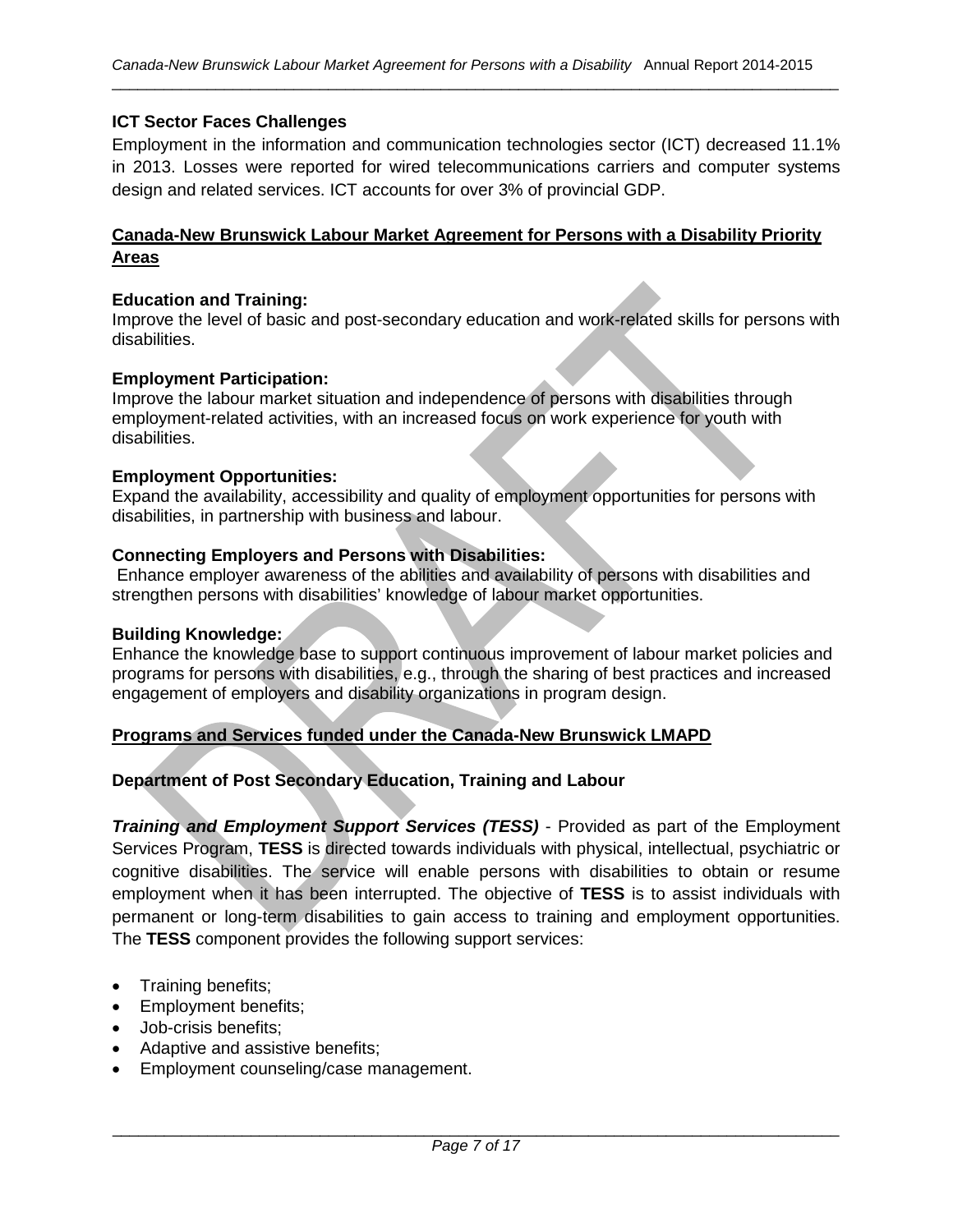The programming under **TESS** reflects the priority areas of **educational training** and **employment participation** through transitional supports to training and employment and job crisis supports.

#### **Clients Served: 766**

## *Work Ability Program*

The **Work Ability Program** provides workplace opportunities to individuals with an employment action plan. The program is meant to assist individuals in developing the skills necessary for permanent employment. The program provides wage subsidies to eligible employers who are willing and able to provide job experience as defined in an individual's employment action plan. Duration of placements may vary depending on the case plan. The objectives of the **Work Ability Program** are to:

- Provide unemployed individuals, who are being case managed, with appropriate skills to obtain work;
- Assist unemployed individuals, who are being case managed, with an opportunity for career exploration to establish a career goal;
- Assist unemployed individuals, who are case managed become eligible for Training Skills and Development or facilitate their access to academic upgrading (7-9);
- Provide unemployed individuals, who have long-term employment barriers and are case managed, with work experience to help them commit to a long-term employment action plan.

The programming under the **Work Ability Program** reflects the priority area of **employment participation** through facilitating labour market transitions and employment preparation.

## **Client Served: 85**

## *Workforce Expansion (WFE) Program – Wage Subsidy Component*

The **WFE Program** provides wage subsidies to eligible employers (Private Sector Company, non-profit organization or First Nations) who are providing an opportunity for the client's skill development with the ultimate result being long-term sustainable employment. The program also aims at encouraging the hiring of New Brunswick's post-secondary graduates. The objectives of the **WFE Program** are:

- To stimulate the creation of long-term employment opportunities in the private sector;
- To assist unemployed individuals secure sustainable employment;
- To stimulate the hiring of identified target groups in New Brunswick.

The **WFE Program** reflects the priority area of **employment opportunities** through providing supports and financial incentives for employers.

## **Clients Served: 16**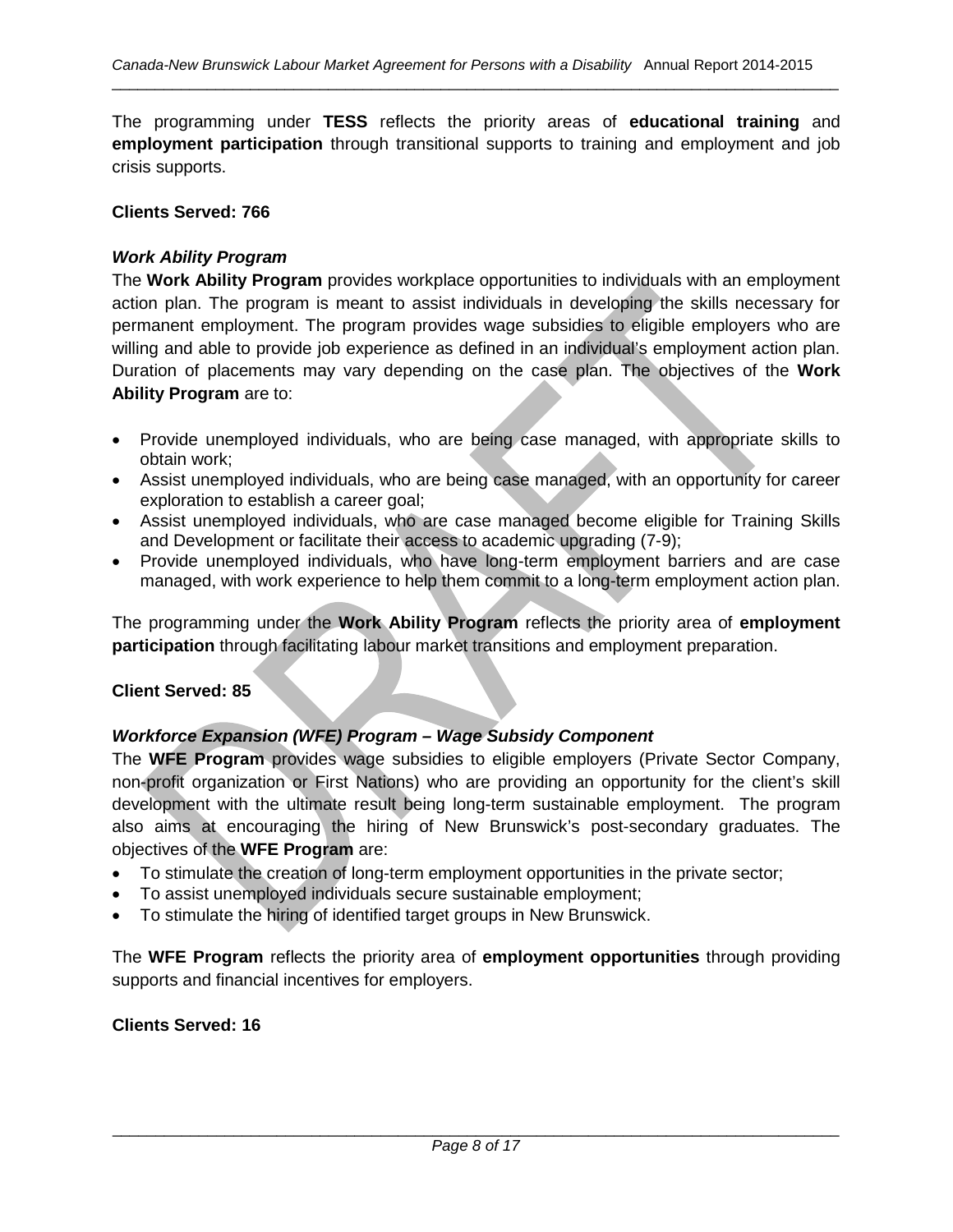# *Student Employment and Experience Development Program[2](#page-7-0) (SEED)*

The **SEED** program provides post-secondary students with employment experience through summer jobs, co-operative placements and self-employment opportunities.

This is accomplished through three components: Summer Employment Placements, for which a wage subsidy is available to hiring employers, Student Entrepreneurship for which an interestfree loan is available to start a summer business and Co-op placements for which a wage subsidy is available. The objectives of the **SEED Program** are to:

- Provide students with employment related to their skills and education;
- Provide students with entrepreneurship experience;
- Provide students with work experience and exposure related to their skills and education (Co-operative placements).

The activities under the **SEED Program** reflect the priority area of **employment participation** through facilitating labour market transitions and employment preparation.

## **Clients Served: 10**

## *Employment Assistance Services (EAS)*

**EAS** provides a variety of employment services to targeted clients. EAS is typically delivered through external contracts in partnership with non-profit, private and/or public organizations, where direct measurable employment results (placements) are achieved. The program objective of **EAS** is to:

• Provide specialized employment services to assist individuals experiencing barriers in making the transition to employment.

The activities under EAS reflect the priority areas of **education and training and employment participation** through facilitating labour market transitions and employment preparation.

**Clients Served: 1,430**

## *Post-Secondary Access Projects*

The Department of Post-Secondary Education Training and Labour provides funding to public post-secondary institutions to implement new and innovative programs and services for underrepresented groups including persons with disabilities. (*the projects funded under the LMAPD will fund projects specifically for persons with disabilities*)

The access projects are aimed to increase the participation rate of students from underrepresented groups in post-secondary education (including persons with disabilities). This includes all steps in the participation process: recruitment, application, retention, progression (persistence) and graduation.

<span id="page-7-0"></span> $2$  The SEED program provides students with work experience through summer employment related to their skills and/or education.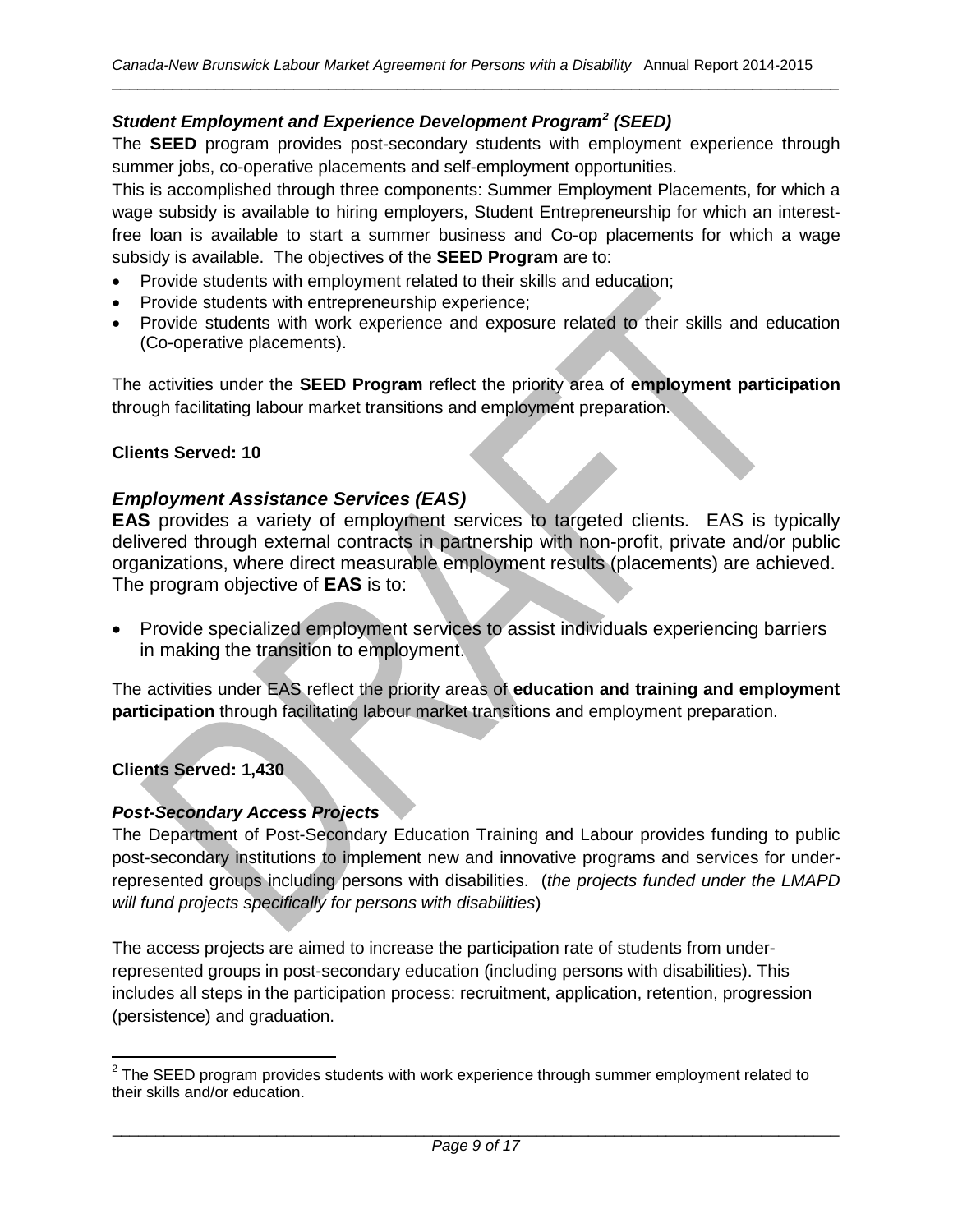In addition these projects assist the government of New Brunswick in meeting its postsecondary mandate of having more people working in quality jobs by increasing access for more persons from under-represented groups including persons with disabilities to participate in post-secondary education.

The programs and services reflect the priority areas of **education and training** and **building knowledge.**

#### **Clients Served: 1,413**

#### **Department of Health**

*Addictions -* The Department of Health provides addictions services through 2 Regional Health Authorities. The overall goal is to reduce the human and economic costs by intervening with individuals, families, employers and community partners in order to stimulate the client to positively interact with their environment and become a healthy, fully functioning, productive individual. The objectives of the programming included are:

- To assist employed individuals in crisis to maintain their employment;
- To assist employed individuals not in crisis to prevent an employment crisis;
- To assist unemployed individuals to prepare for employment by initiating the recovery process and setting employment goals.

The programs and services provided reflect the priority areas of **education and training** and **employment participation.**

#### **Clients Served: 1,886**

*Outpatient Programs* - provide a series of outpatient services and programs for dependent individuals. The objectives of these programs are to:

- Assist employed individuals to maintain their employment;
- Assist unemployed individuals to prepare for employment;
- Assist unemployed individuals to be identified and referred to the appropriate employment agency;
- Conduct bio-psycho-social assessment including employment assessment;
- Provide individual and group employment counseling;
- Undertake multi-agency teaming;
- Provide aftercare.

The programs and services provided under this program reflect the priority areas of **education and training** and **employment participation.**

**Clients Served: 3,100**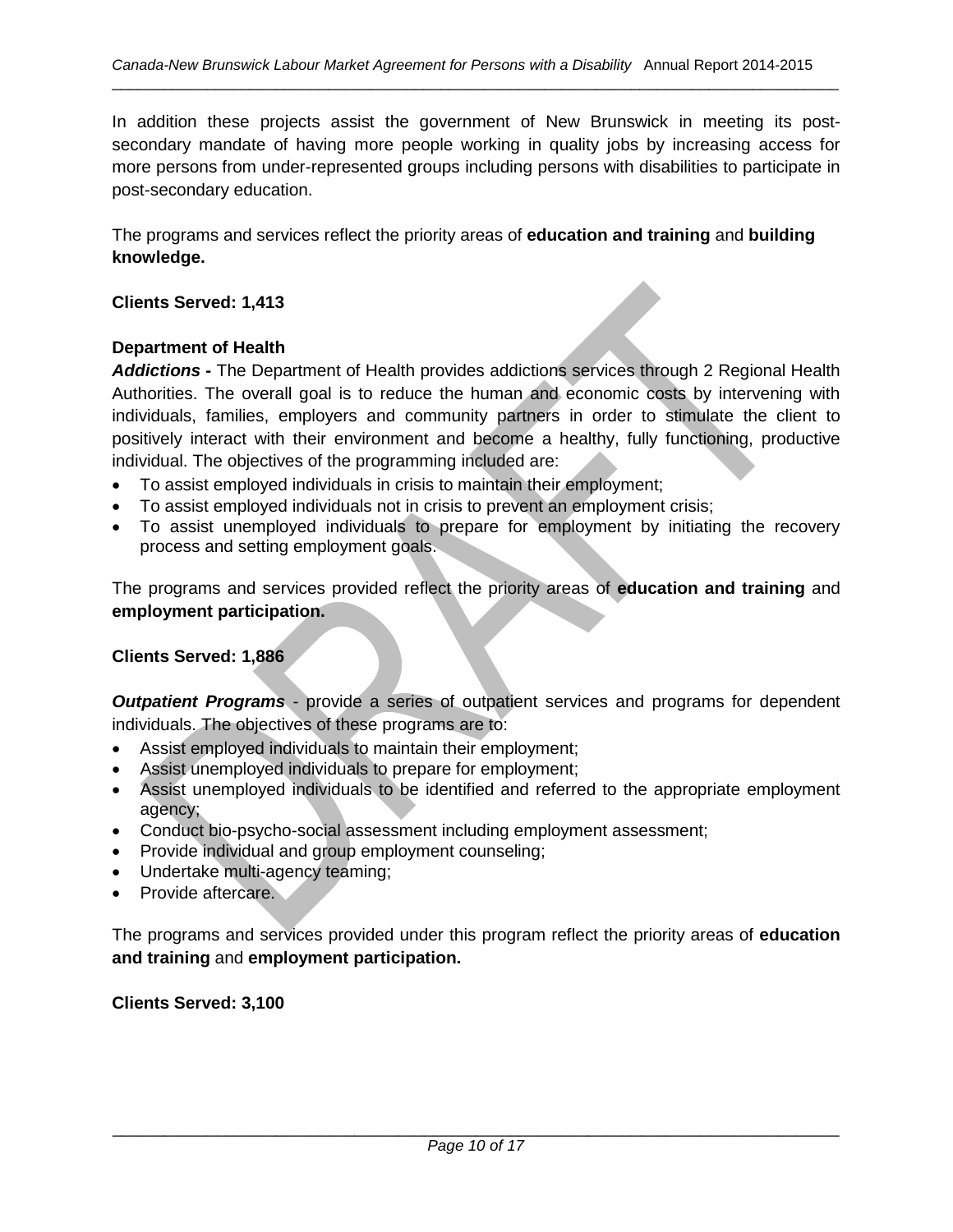*Short-term Residential Programs* - provide short-term (1 day to 4 weeks) intensive addiction treatment in a residential setting for dependent clients who need more support than outpatient services. The objectives of these programs are to:

- Assist employed individuals to maintain their employment;
- Assist unemployed individuals to prepare for employment by completing the recovery process;
- Provide on-going employment assessment;
- Refer to other employment agencies;
- Provide group and individual employment counseling;
- Undertake multi-agency teaming.

#### **Client Served: 158**

#### **Methadone Clinics:**

Methadone maintenance is the most widely used form of treatment for people who are dependent on opioids. Methadone is a synthetic opioid which suppresses withdrawal and craving for about 24 hours, allowing individuals to function normally.

There are presently four principle methadone maintenance clinics (Miramichi, Saint John, Moncton and Fredericton) operating within Horizon Health Network's Addiction Services.

DoH funds a nurse practitioner to support the Saint John Uptown Methadone Clinic, established by Horizon Health Network within the St. Joseph's Community Health Centre. The clinic now operates under the Community Addiction and Mental Health Services - Ridgewood Addiction Services (since July 2013). Primary Health Care Services remain part of the Uptown Clinic Service Delivery Model.

- To assist employed individuals in crisis to maintain their employment;
- To assist employed individuals not in crisis to prevent an employment crisis;
- To assist unemployed individuals to prepare for employment by initiating the recovery process and setting employment goals.

#### **Client Served: 1,142**

*Long-term Residential Programs* - provide long-term (6 months) residential care for dependent clients who lack community supports and resources. The objectives of these programs are to:

- Assist unemployed individuals to prepare for employment by providing employment counseling and completing the recovery process;
- Provide job readiness training;
- Provide on-going employment assessment;
- Refer to other employment agencies;
- Undertake group and individual counseling;
- Provide educational programming;
- Undertake multi-disciplinary teaming;
- Promote family involvement as appropriate.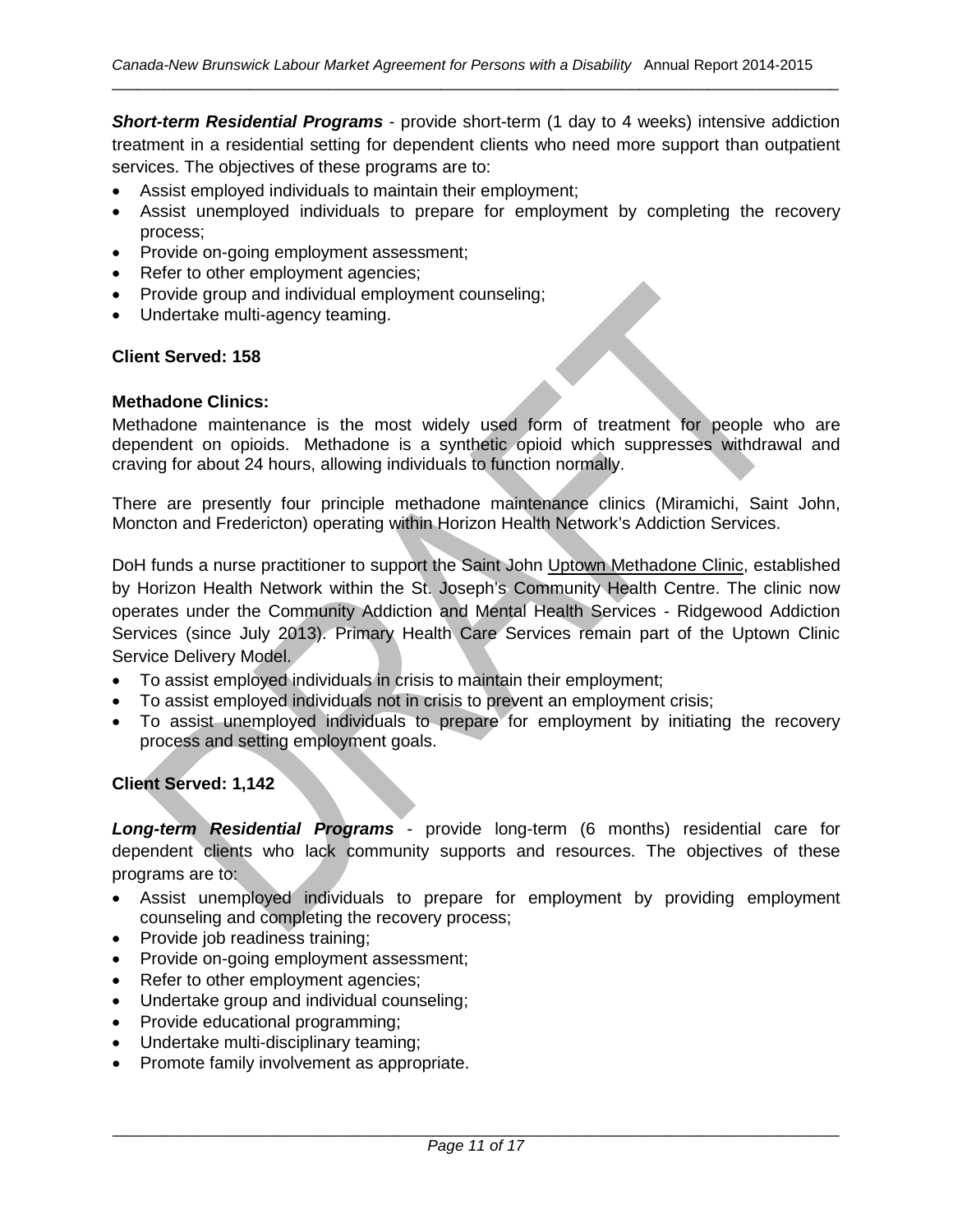The programs and services provided reflect the priority areas of **education and training** and **employment participation**.

#### **Clients Served: 181**

**Portage**- is a substance abuse residential rehabilitation center for adolescents. It provides an integrated program to help people who are suffering from substance abuse. Based on the therapeutic community approach, the program stimulates personal development that teaches residents how to overcome their substance abuse problems take back control of their lives. The objective of this program is to have the youth meeting the admission criteria be able to resume or be involved in future education and employment post treatment.

#### **Clients Served: 82**

The programs and services provided reflect the priority areas of **education and training** and **employment participation**.

*Mental Health Services* - **mental health services** are provided through 14 Community Mental Health Centers (serving 7 Health Regions), 8 Psychiatric Units within Regional Hospitals and 2 Psychiatric Hospitals. The overall objective of **Mental Health Services** is to assist people to lead full and satisfying lives in the community. The goal of **Mental Health Services** is to improve, restore and/or maintain the mental and emotional well-being of the citizens. Programs and/or services are provided in the following areas:

- Prevention;
- Treatment;
- Rehabilitation:
- Maintenance;
- Promotion.

**Mental Health Services** are provided in many aspects of the "Employability Continuum" from preparation for employment to finding employment and/or to employment maintenance. Interventions include:

- Life skills development;
- Social skills development;
- Coping with job related stress;
- Case management;
- Rehabilitation support;
- Rehabilitation supplies;
- Partnering with community agencies who offer vocational programs.

The programs and services reflect the priority areas of **education and training** and **employment participation.**

#### **Clients Served: 704**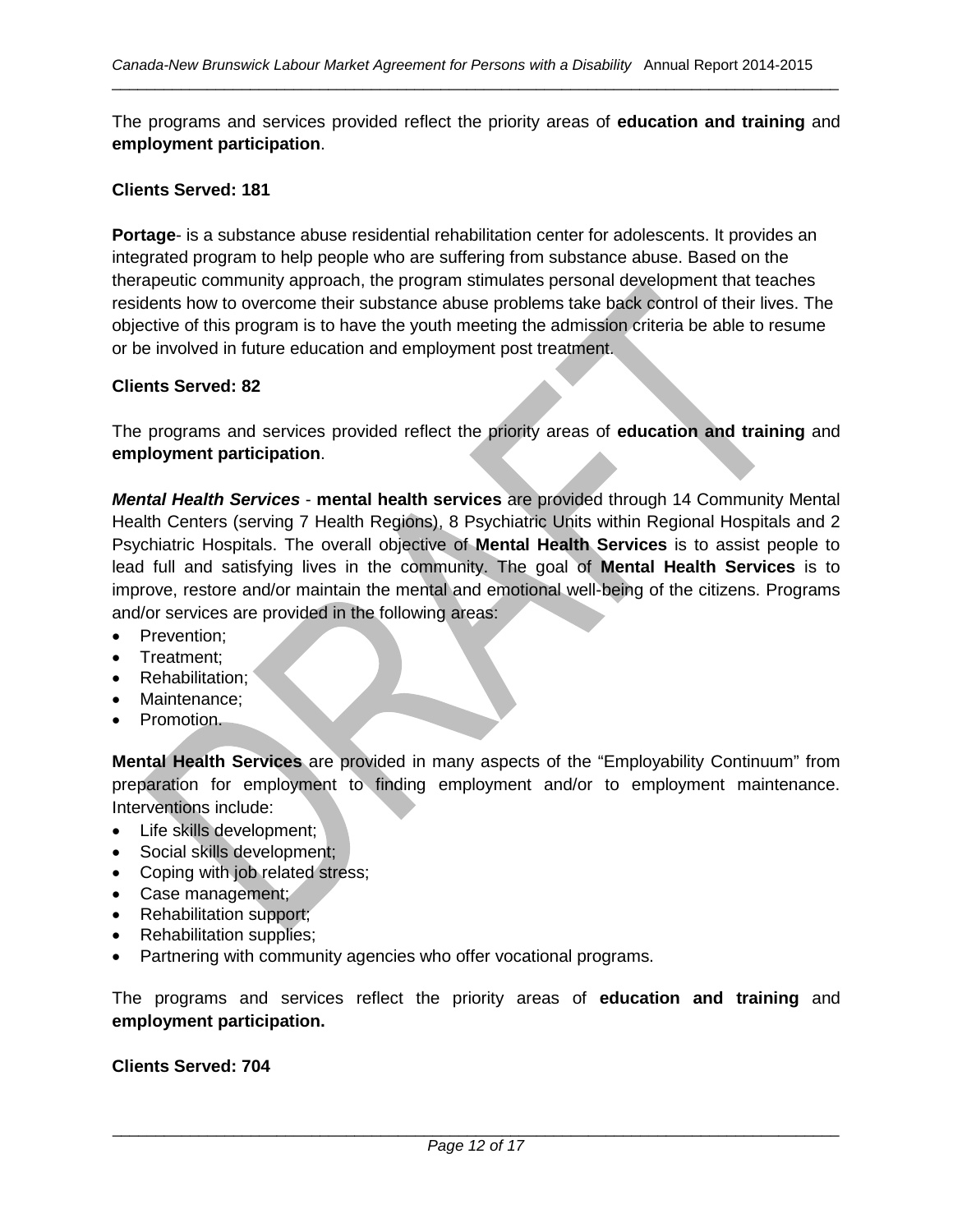*Early Psychosis Program* - works within a biopsychosocial framework. The interdisciplinary team works in therapeutic partnership with the client, his/her family, and other involved professionals. Intervention is aimed at treating the client's primary psychotic symptoms. Practical educational and supportive approaches are used to empower clients and their families to cope with a first episode of psychotic illness. The goal of early intervention is to reduce the degree of disruption created by the illness, maximizing recovery potential. The goals of the Early

Psychosis Program include the following:

- Promote early recognition/identification of psychosis;
- Provide the best available treatment to individuals with psychosis at the earliest possible point in their illness;
- Promote recovery and prevention of persistent disability;
- Improve the quality of life of persons affected with psychosis and their families;
- Develop a model for best practice in the diagnosis, treatment and evaluation of psychosis.

*Adult Psychiatric Units* - provide assessment, treatment and rehabilitation to adult clients who are suffering from an acute psychiatric disorder either through an inpatient and/or day program service. The day program service is an ambulatory alternative to full inpatient care for clients who require more intensive treatment than can be provided in the community and yet whose illness is not sufficiently severe as to require full hospitalization.

The objective is to assess and treat the acute psychiatric disorder resulting in preventing further dysfunction or chronicity, reducing rehabilitation needs, promoting illness management, returning to pre-morbid levels of functioning and a prompt return to the community.

The units provide specialized services delivered in a holistic continuum by various service providers where employment elements are integrated. Programs are aimed at helping clients manage the symptoms of their illness, increasing various skills such as communication, problem solving, coping, vocational, recreational and social.

The programs and services reflect the priority areas of **education and training** and **employment participation.**

**Clients Served: 1,133**

# **Department of Human Resources**

# *Equal Employment Opportunity (EEO) Program* **(One year term placements)**

This program provides Aboriginals, **persons with disabilities** and members of a visible minority with equal access to employment, training and promotional opportunities in the New Brunswick Public Service. The objective is to provide a more balanced representation of qualified persons from the designated groups in the Public Service by helping individuals find meaningful employment with opportunities for advancement. The objectives of the **EEO** program are to:

- Administer a special hiring fund, which provides financial assistance to departments or employers under parts I & II hiring individuals under the program;
- Maintain an inventory of Aboriginals, **persons with disabilities** and members of a visible minority job seekers;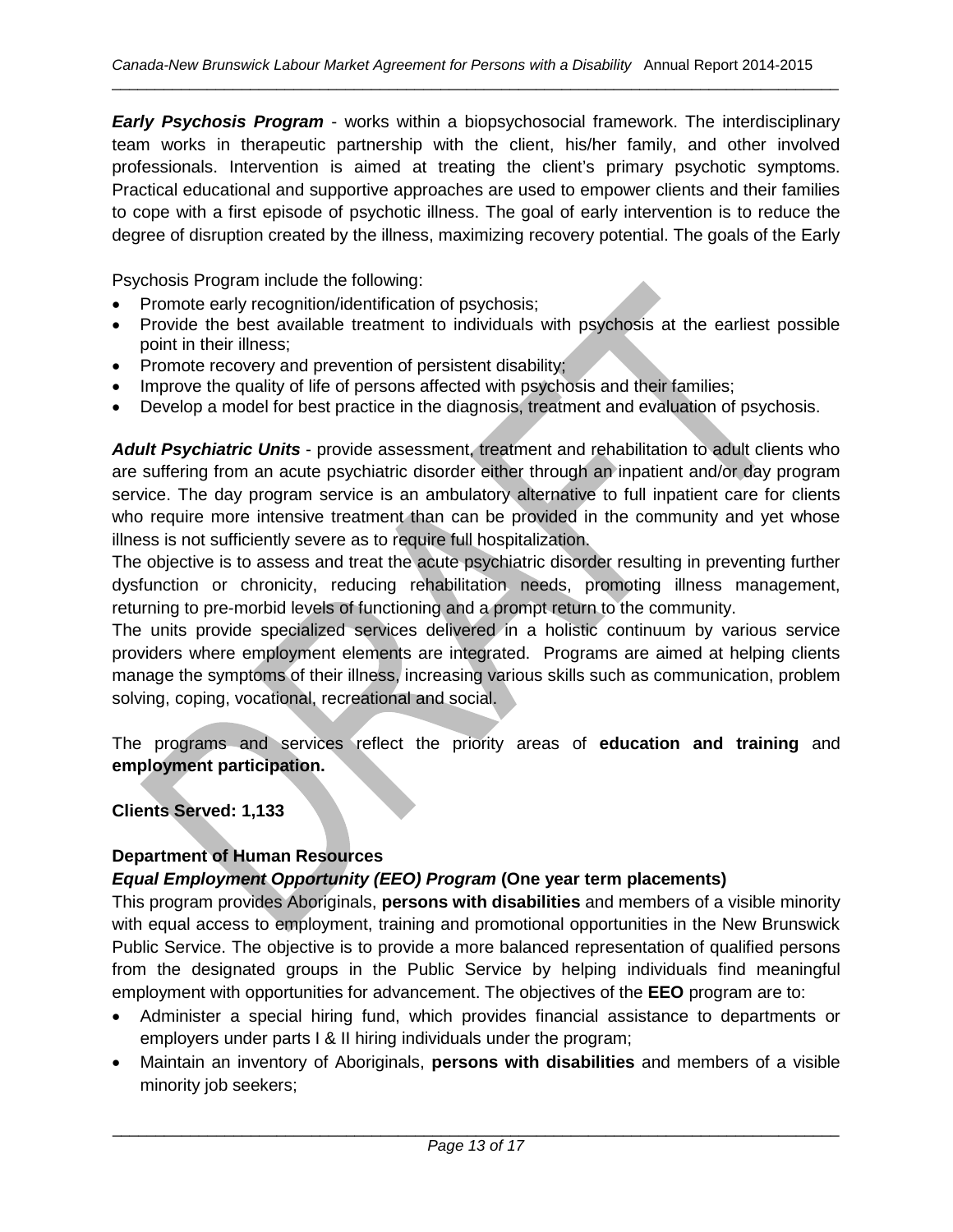• Supply information to Human Resource personnel in government departments when attempting to fill temporary, short term or regular positions when applicable.

The program reflects the priority areas of **employment opportunities** and **connecting employers** and **persons with disabilities.**

**Client Served: 10**

#### **Department of Social Development**

**Case management -** The Department delivers integrated, comprehensive and individualized **case management** services to clients. Case planning begins with a comprehensive assessment of client needs. Case plans build on the strengths of clients and are mutually agreed upon with the case management team. The department offers a varied menu of benefits and services that may be selected by staff and the client as required to meet the needs of clients. The career development opportunities that may be included in the case plan include:

- Personal development (i.e. communication skills, budgeting, problem solving, goal setting);
- Literacy basic, intermediate and senior levels;
- Basic computer skills;
- Life skills;
- Career Counseling;
- Employment preparation;
- Just-in-time training;
- On-the-Job training;
- Training and employment related special benefits.

The programs and services reflect the priority area of **education and training**.

## **Clients Served: 663**

The **Father J. Angus MacDonald Centre** is an Independent Living "Transitional" Centre which offers young adults with **physical** disabilities the opportunity to experience "community living" in a "learning" environment that is safe and supportive. The program is individualized, goaloriented and time-limited.

The Centre's mission is to provide, to adults with physical disabilities, the opportunity to plan and prepare for mainstream life, by rebuilding their instrumental and interpersonal survival skills. The Centre is the intermediate step which provides a bridge between institutional and independent community living. The Centre encourages self-sufficiency in a supportive environment and provides participants access to learning the Living and Life Skills necessary for an independent life in the community of their choice.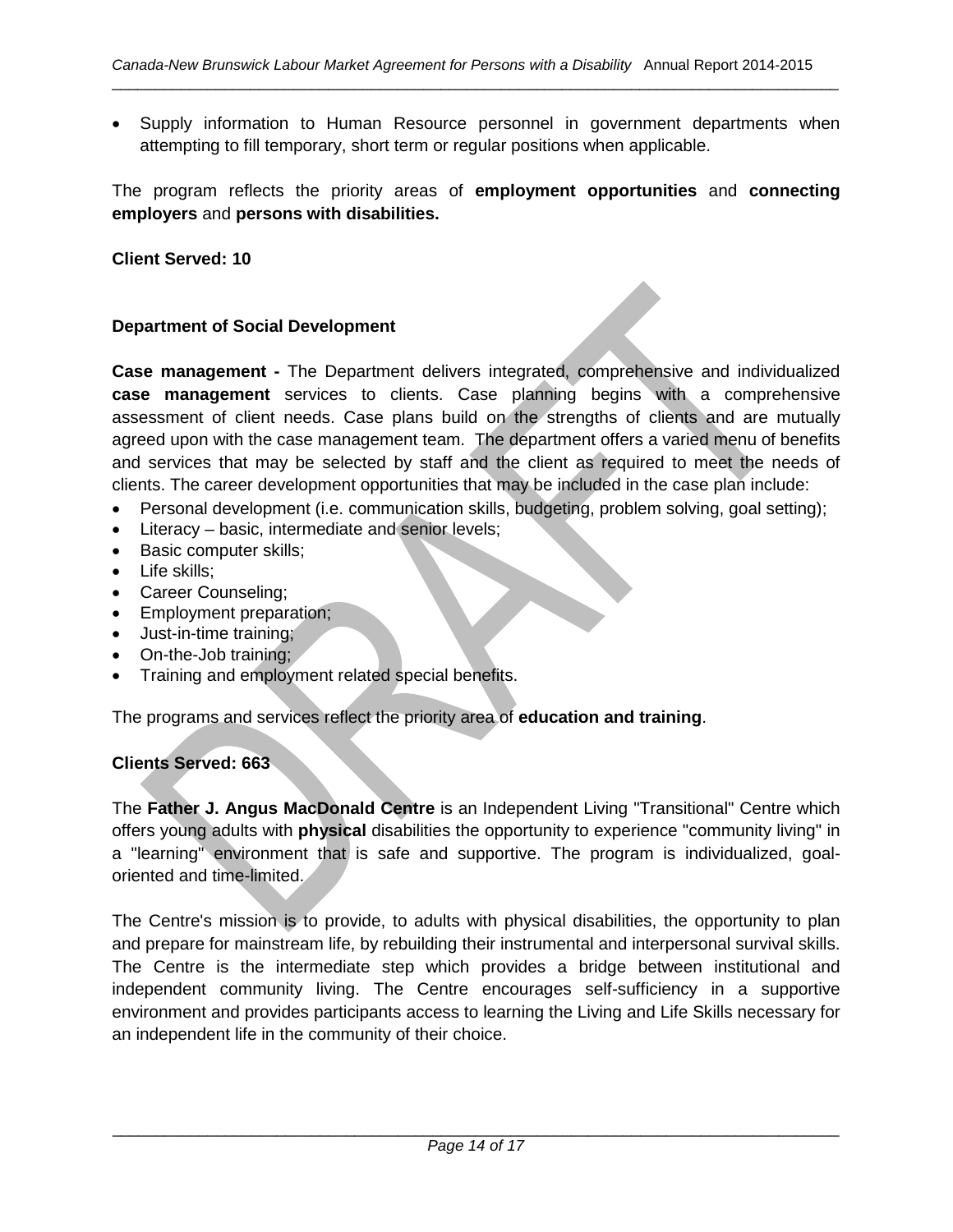Many participants have completed the program and are now living on their own, directing their support services, participating in gainful employment and enjoying partnership in their community.

The **Centre** provides interventions/services to individuals through a transitional living program touching on the following eleven components:

Budget Management Leisure Home Management Social Skills Activities of Daily Living Communication Mobility **Directing Services** Vocational-Education **Health** Use of Community Services **Clients Served: 24**

#### **Programs that focus on youth with disabilities**

As described above our Student Employment and Experience and Development (SEED) program focuses on youth providing post-secondary students with employment experience through summer jobs, co-operative placements and self-employment opportunities.

#### **Consultation Process**

In 2012 the Province of New Brunswick released the *Employment Action Plan for Persons with Disabilities (2012-2017)*. The work under this plan is guided by a Steering Committee and Working group. This development of this plan involved an extensive consultation and engagement process that is ongoing. The stakeholders include employers, educational institutions, various organizations representing persons with disabilities and several, government departments.

As the work under the *Employment Action Plan for Persons with Disabilities* is ongoing we felt this was the most appropriate and relevant information we would obtain through a consultation.

The government of New Brunswick and this Department is committed to engaging citizens and stakeholders in to ensure we have effective and responsive programming for individuals and employers.

Internal and interdepartmental consultations continuously take place as New Brunswick strives to maximize its labour force to meet challenges of today's labour market and into the future. These consultations have taken place through formal and informal meetings, working groups, and strategic planning processes.

#### **Labour Force and Skills Development Strategy**

In 2013 the Province of New Brunswick launched the Labour Force and Skills Development Strategy to ensure that New Brunswickers are given the skills and training support they need to meet the current and future needs of the province's labour force and remain in the province.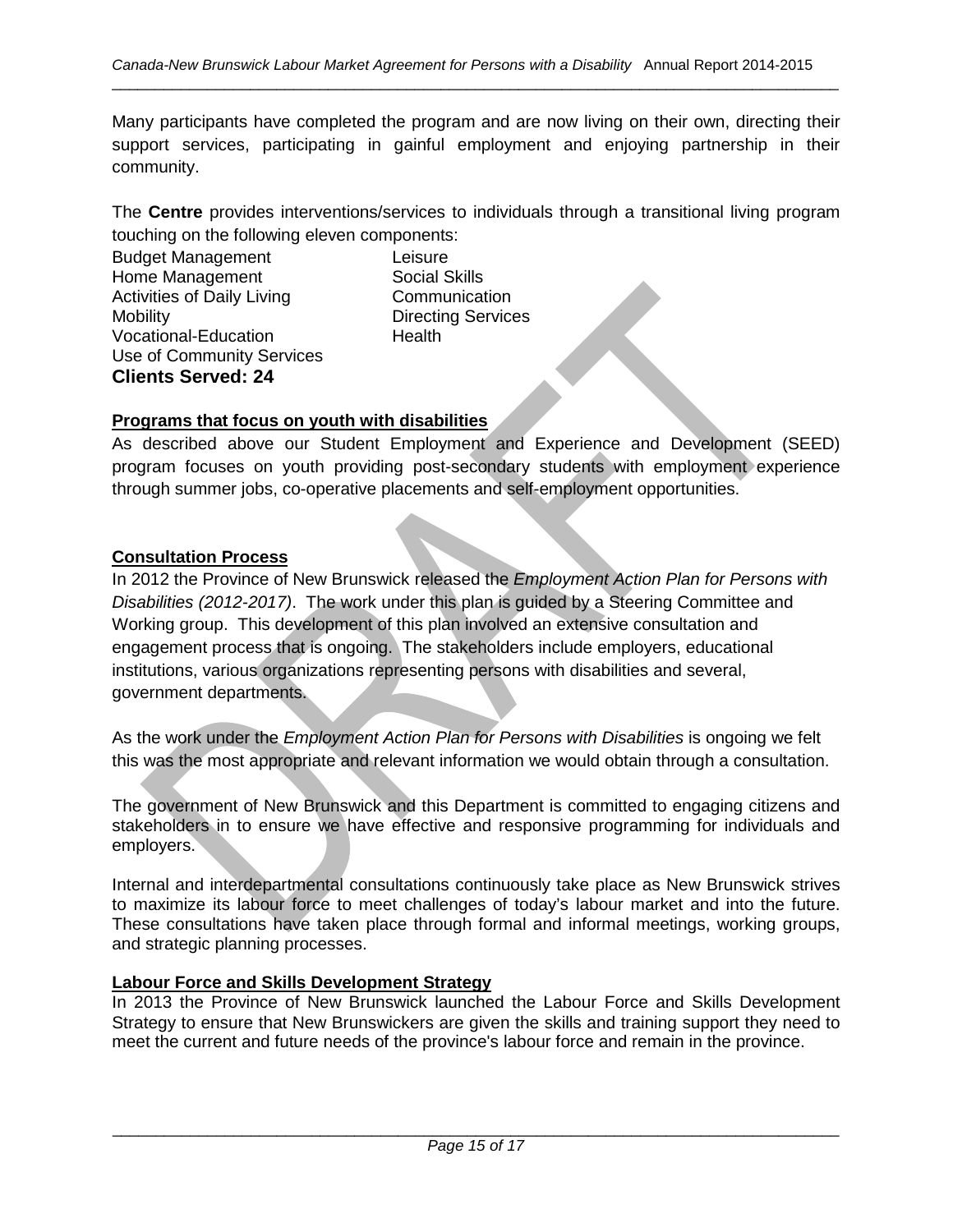This strategy has involved extensive and ongoing consultation with employers, employer groups, training institutions, community organizations and government departments including Social Development and Education.

#### **Regional Offices**

PETL's regional and satellite offices across the province play an important role in these consultations, working to identify best practices and gaps in programs and services to many clients everyday. Our Regional Directors and staff live in the communities in which they work. They are committed to improving the economic situation in those communities and their consultations are regular and ongoing with stakeholders in their cities, towns and villages. Consultations with their regional partners include the Department of Economic Development including the Regional Development Corporation, organizations working for underrepresented groups like the Canadian National Institute for the Blind (CNIB), Multicultural Associations, Aboriginal communities and private skills training operators and public training institutions such as colleges and universities.

Our 7 regional offices each have committees made up of the Business Community, Educational Sector, Employer Groups and Municipalities that meet at minimum two times a year (depending on the region). Based on the discussions that take place at these meetings priorities are set, and that is how we align ourselves to address stakeholder needs.

Internal and interdepartmental consultations continuously take place as New Brunswick strives to maximize its labour force to meet challenges of today's labour market and into the future. These consultations have taken place through formal and informal meetings, working groups, and strategic planning processes.